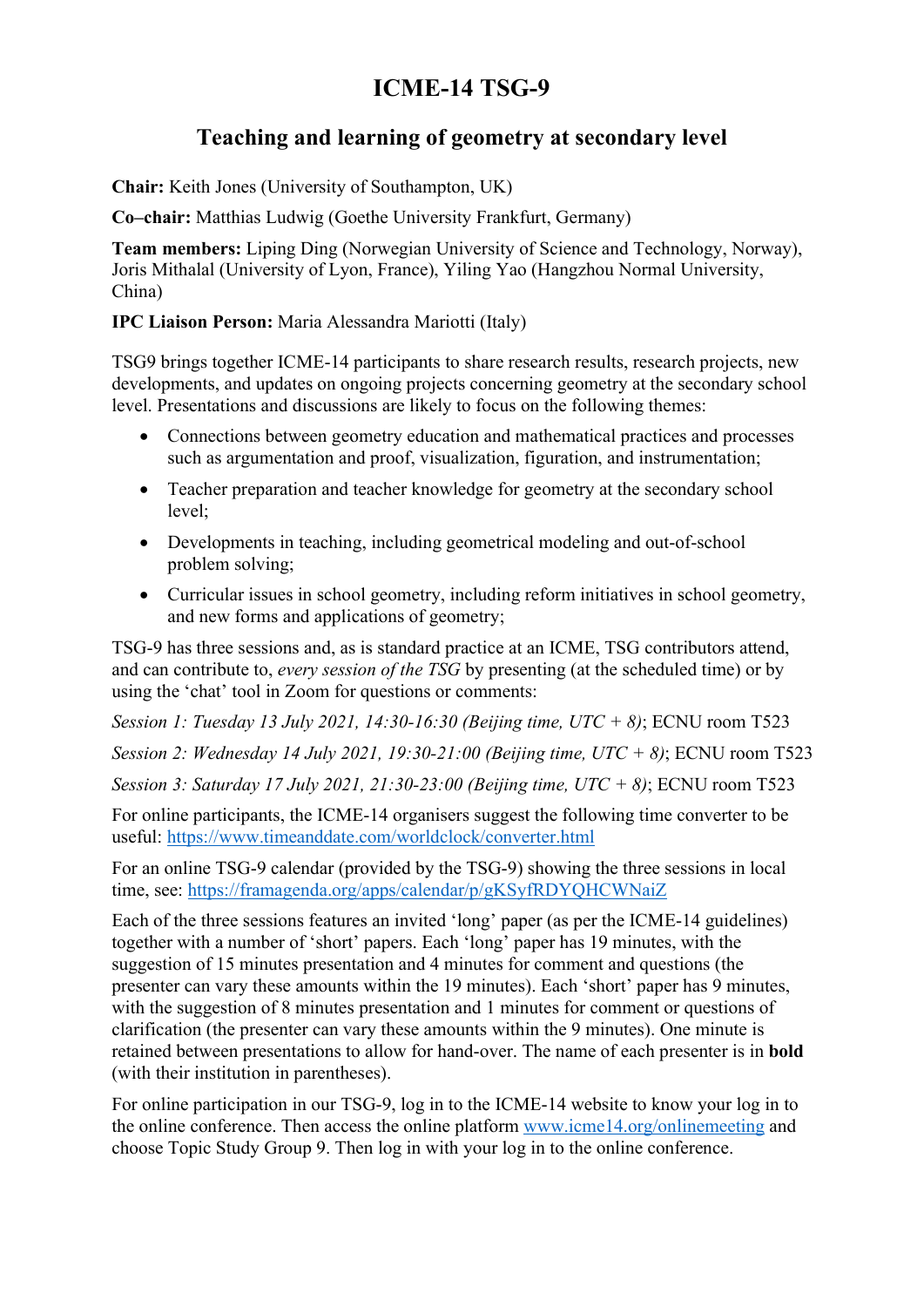# ICME-14 TSG-9

The TSG-9 Team can provide the following information on the TSG sessions:

- 1. One member of the TSG-9 Team, Yiling Yao (Hangzhou Normal University, China) is able to be in Shanghai at ICME-14 and to be in the TSG-9 room at ECNU for the TSG-9 sessions. Technical support from the ICME-14 organisers is also in the TSG-9 room at ECNU in Shanghai during each TSG-9 session;
- 2. During online participation in our TSG-9, Zoom is set for microphones to be on mute except for the person presenting;
- 3. While it is standard practice at an ICME for TSG participants to attend every session of their chosen TSG, all presenters are asked by the ICME-14 organisers to ensure they are available at least 15 minutes before the allotted time of their presentation. This helps to ensure smoother transition between presentations and a better experience for participants;
- 4. Presenters are requested to keep to the allotted time for their presentation. TSG-9 Team member Yiling Yao (Hangzhou Normal University, China) monitors the time and reminds presenters when there is one minute remaining. There is no space for presenters to exceed their allotted time;
- 5. Online presenters are asked by the ICME-14 organisers to present 'live' rather than show a pre-recorded video. Pre-recorded video can be useful as back-up in case something goes wrong at the time of the presentation so there is the option to log into the ICME-14 website and upload a pre-recorded video. Such videos could be used by the technical support in Shanghai if there is a problem with a 'live' presentation;
- 6. As ICME-14 is an international event for which English is not the first language of the majority of participants, presentation slides with not too much text, and slow talking when presenting, helps to ensure a better experience for participants;
- 7. During each session and presentation, the 'chat' tool in Zoom is used for questions or comments (commencing questions or comments to a specific presenter with  $@$  name; for example @KeithJones or simply @Jones or @Keith). Questions or comments written in English are helpful to most participants. Use of Chinese, French, German, or Spanish is possible as these additional languages can translated (where appropriate) to English by the TSG-9 Team. All TSG-9 participants are invited to assist with translation into English of any other languages used in the 'chat' tool (where such translation to English would be helpful to TSG-9 participants). The TSG-9 Team hopes that good use can be made of the 'chat' tool in Zoom during TSG-9 presentations.

As stated in the ICME-14 programme 'book', TSG-9 poster contributors take an active part in our TSG-9 sessions through the 'chat' tool in Zoom for questions or comments and their posters are presented in dedicated timeslots for posters (shared by all TSGs). The timeslots are Saturday 17 July 13:00-14:00 (Beijing time,  $UTC + 8$ ), ECNU room G1, and Sunday 18 July 13:30-14:30, ECNU room G1. All TSG-9 participants are encouraged to engage with the TSG-9 poster presenters during the poster sessions. The TSG-9 poster are listed further below and can be viewed online at:

https://www.icme14.org/static/en/news/102.html?v=1625134718511

The TSG-9 Team thanks you for your participation in TSG-9 and looks forward to an enjoyable and stimulating TSG-9.

Revised 10 July 2021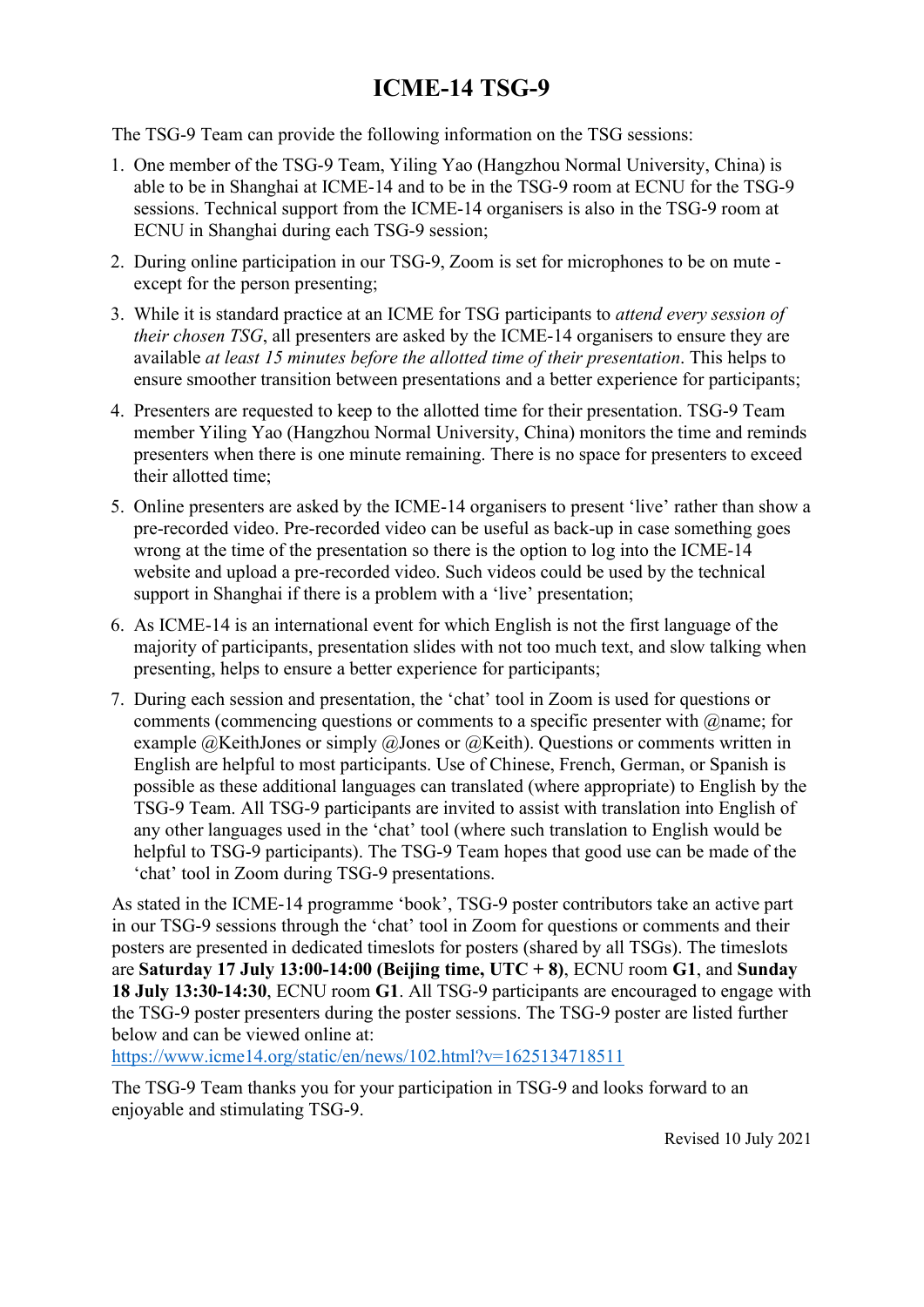### Session 1: Tuesday 13 July 2021, 14:30-16:30 (Beijing time, UTC + 8)

Session Chairs: Joris Mithalal and Liping Ding (online); Yiling Yao (in Shanghai) ECNU location T523 14:30-14:34 Introduction to TSG-9 and to Session 1a Joris Mithalal (University of Lyon, France)

Session  $I(a)$  Secondary school geometry and mathematical practices and processes (Joris Mithalal coordinating)

14:35-14:44

A teacher's use of dynamic digital technology to address students' misconceptions concerning the use of additive strategies within geometric similarity Ali Simsek (University College London Institute of Education, UK), Celia Hoyles & Alison Clark-Wilson (9 mins)

14:45-14:54 Students spatial ability and solving-strategies for spatial geometrical, mathematical, and physical task Marion Zoeggeler (University of Salzburg, Austria) & Guenter J. Maresch (9 mins)

14:55-15:14

Introduction of an auxiliary element as a shift of attention Alik Palatnik (Hebrew University of Jerusalem, Israel) & Avi Sigler (19 mins, to include perhaps 4 minutes for comments and questions)

15:15-15:24 Construction program as a link between drawing and language to prepare proof process Joris Mithalal (University of Lyon, France) (9 mins)

15:25-15:39 Session 1(a) comments, questions and conclusion Chaired by Joris Mithalal (University of Lyon, France)

Session 1(b) teacher knowledge in secondary school geometry (Liping Ding coordinating)

15:40-15:44 Introduction to Session 1b Liping Ding (Norwegian University of Science and Technology, Norway)

15:45-15:54

Understanding student teachers' mathematical knowledge for teaching geometry in a history of mathematics course

Svein Arne Sikko (Norwegian University of Science and Technology, Norway), Iveta Kohanová, Magdalini Lada, & Liping Ding (9 mins)

15:55-16:04 Teacher knowledge related to secondary school level geometry: Evidence from teacher development in SA Jogymol Alex (Walter Sisulu University, South Africa) (9 mins)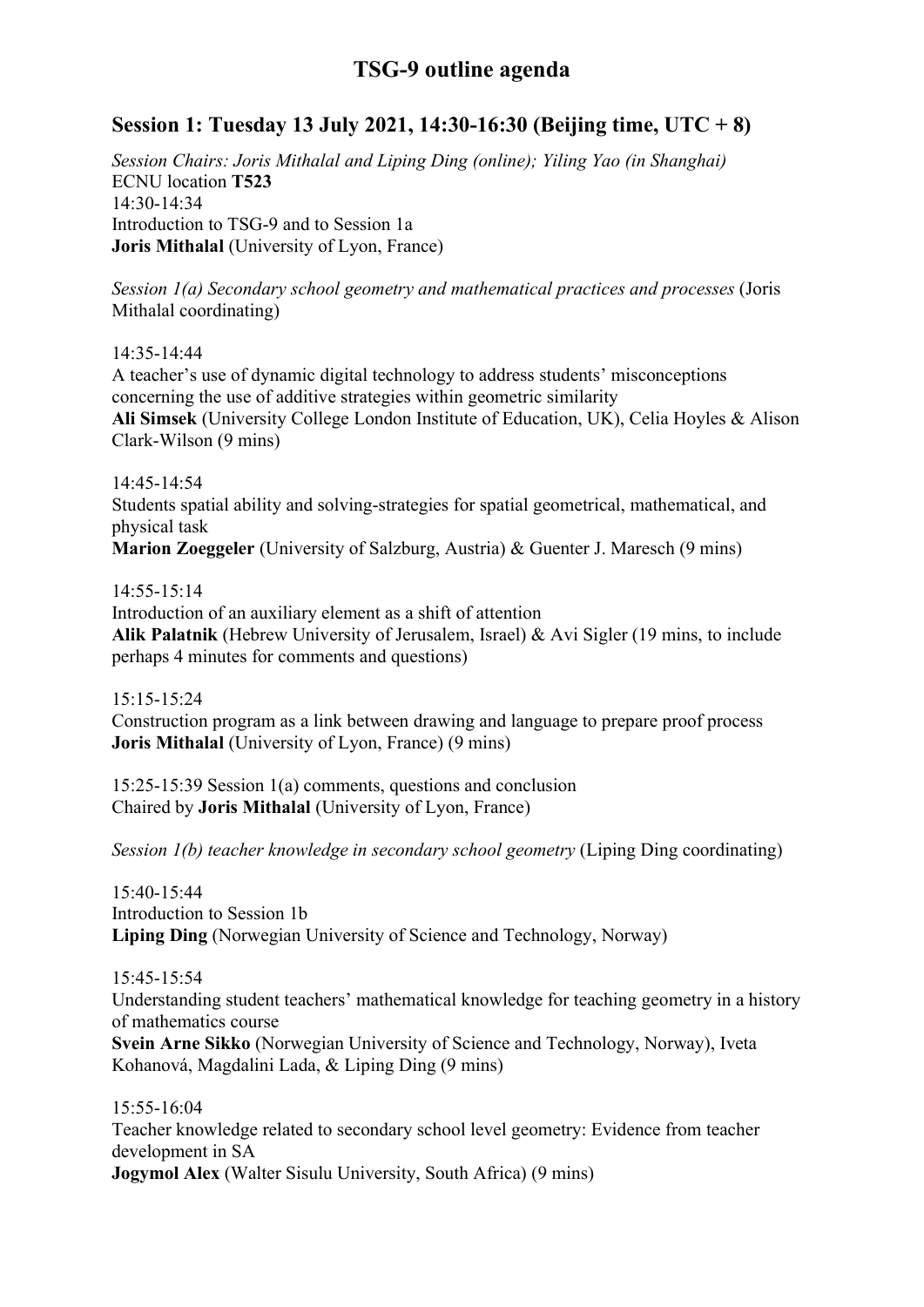16:05-16:14

A pre-service teacher mental structure development for understanding the geometric reflection in terms of motion and mapping view: Alexis case Murat Akarsu (Ağrı İbrahim Çeçen University, Turkey) (9 mins)

16:15-16:24 Distinguishing content knowledge and pedagogical content knowledge for geometry teaching Liping Ding (Norwegian University of Science and Technology, Norway) & Keith Jones (9 mins)

16:25-16:29 Session 1(b) comments, questions and conclusion Chaired by Liping Ding (Norwegian University of Science and Technology, Norway)

16:30 Finish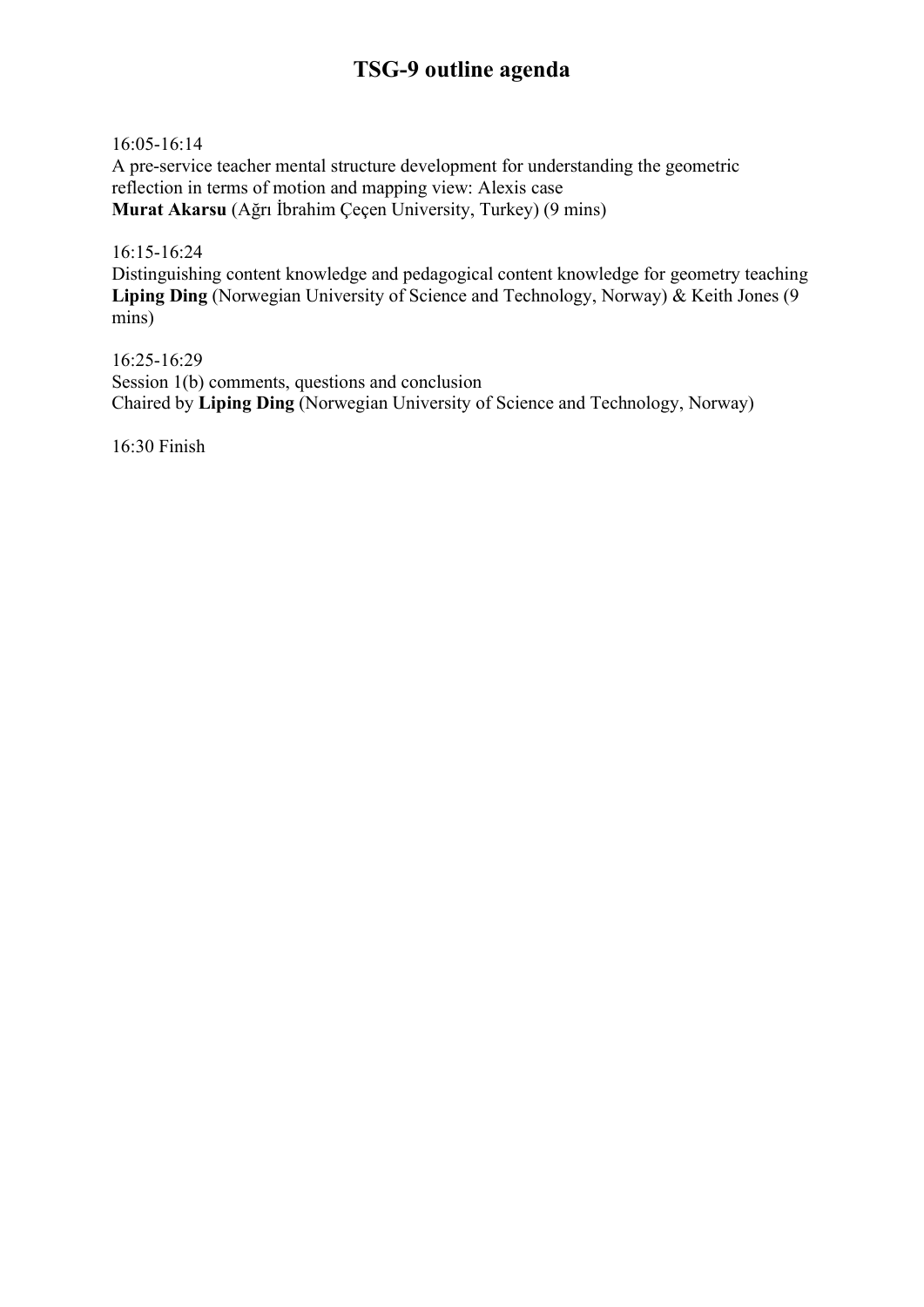### Session 2: Wednesday 14 July 2021, 19:30-21:00 (Beijing time, UTC + 8)

Session Chairs: Matthias Ludwig (online); Yiling Yao (in Shanghai) ECNU location T523 Developments in teaching secondary school geometry

19:30-19:39 Possibility of the pirates' treasure problem for teaching elementary geometry Satoshi Takahashi, Ryoto Hakamata (Kochi University, Japan), & Koji Otaki (9 mins)

19:40-19:49 Inquiry-based learning using the centroids of the circumscribed equilateral triangles Yuki Osawa (Kaichi Mirai Junior and Senior High School, Japan) (9 mins)

19:50-19:59 Study of angles and trigonometric ratio for 7th grade Tsuyoshi Sonoda (Doshisha Junior High School, Japan) (9 mins)

20:00-20:19

Decomposing proof in secondary classrooms: a promising intervention for school geometry Michelle Cirillo (University of Delaware, USA) (19 mins, to include perhaps 4 minutes for comments and questions)

20:20-20:29

Distance under the magnifying glass: Developing series of problems around fundamental concepts in geometry Eszter Varga (Eötvös Loránd University, Hungary) (9 mins)

20:30-20:39 The grasp of the Pythagorean Theorem and its proof by Chinese pre-service mathematics teachers Li Hai (Hexi University, China) (9 mins)

20:40-20:49 Implicative relationships among spatial perception, mental rotation and spatial visualisation: Implications for teaching geometry Melih Turgut (Norwegian University of Science and Technology, Norway) & Iveta Kohanová (9 mins)

20:50-20:59 Geometry modelling outdoors with MATHCITYMAP Matthias Ludwig (Goethe-University, Germany), Iwan Gurjanow, Simone Jablonski, & Moritz Baumann-Wehner (9 mins)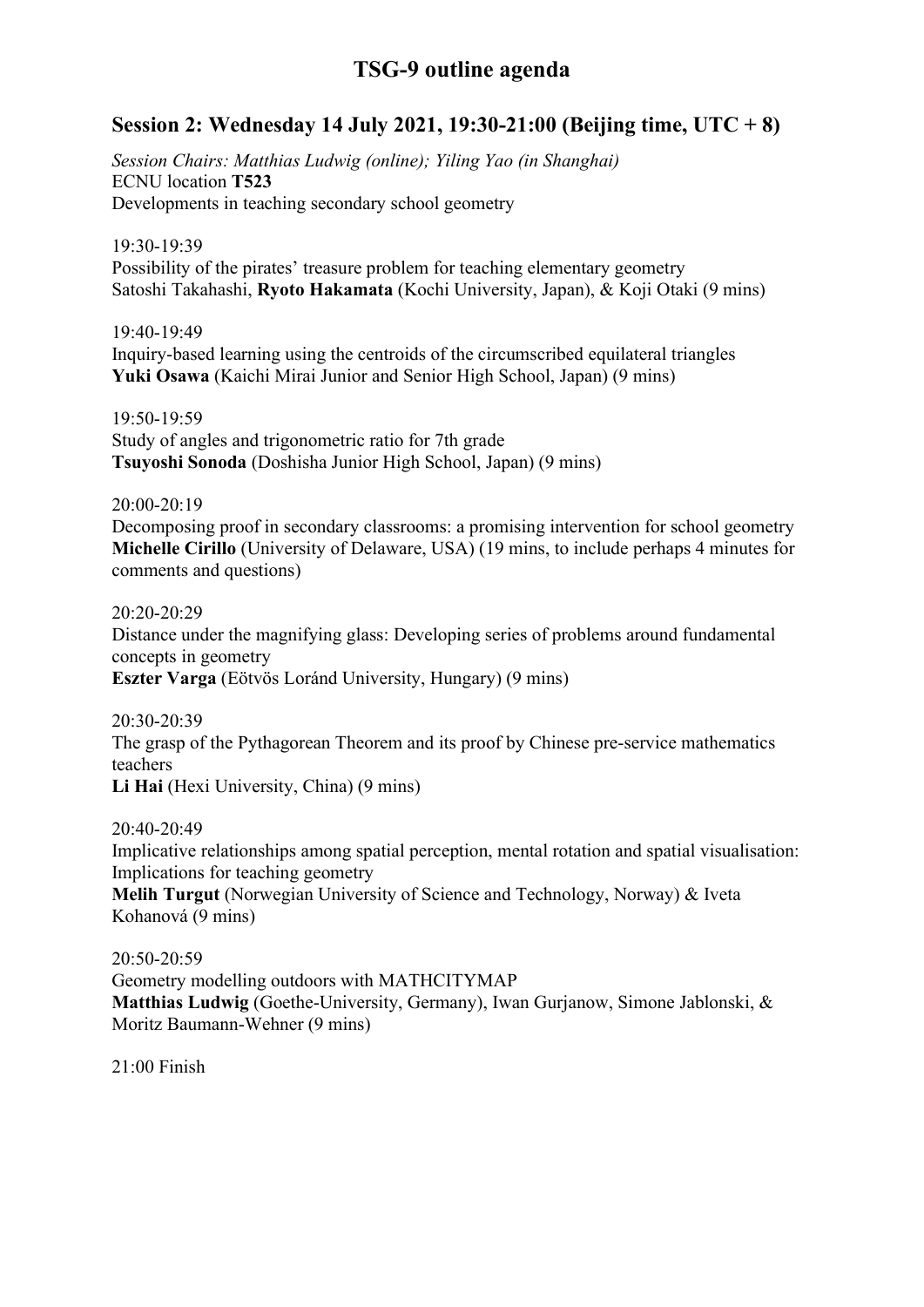### Session 3: Saturday 17 July 2021, 21:30-23:00 (Beijing time, UTC + 8)

Session Chairs: Keith Jones (online); Yiling Yao (in Shanghai) ECNU location T523 Curricular issues in geometry education

21:30-21:34 Introduction to Session 3 Keith Jones (University of Southampton, UK)

21:35-21:54

Online formative assessment in geometry proving Yael Luz (University of Haifa, Israel) & Michal Yerushalmy (19 mins, to include perhaps 4 minutes for comments and questions)

21:55-21:04

Geometric reasoning and mechanics experiment: a case study of interdisciplinary integration teaching with graphic center of gravity as an example Feishi Gu (Shanghai Xuhui Educational Institute, China), Zhenzhen He & Liya Ban (9 mins)

22:05-22:14

A study on the performance of seventh-grade students in mathematical spatial reasoning Zhikun Zhang (Beijing Normal University, China) & Jian Liu (9 mins)

22:15-22:24

Didactic suitability characterization of three levels of achievement on geometric drawing of secondary school students

Javier Díez-Palomar (Universitat de Barcelona, Spain) & Elvira García-Mora (9 mins)

22:25-22:34 Let's make a circle by three persons Ken-ichi Iwase (Osaka Electro-Communication University, Japan) (9 mins)

22:35-22:44

Reconfiguration of polygons to determine the measurement of their area Melissa Denisse Castillo Medrano (Universidad Peruana de Ciencias Aplicadas, Peru) & Jesus Victoria Flores Salazar (9 mins)

22:45-22:54 High school learners' preconceptions on the classification of quadrilaterals Judah Paul Makonye (University of the Witwatersrand, South Africa) (9 mins)

22:55-22:59 Session 3 comments and questions, and TSG-9 conclusion Chaired by Keith Jones (University of Southampton, UK)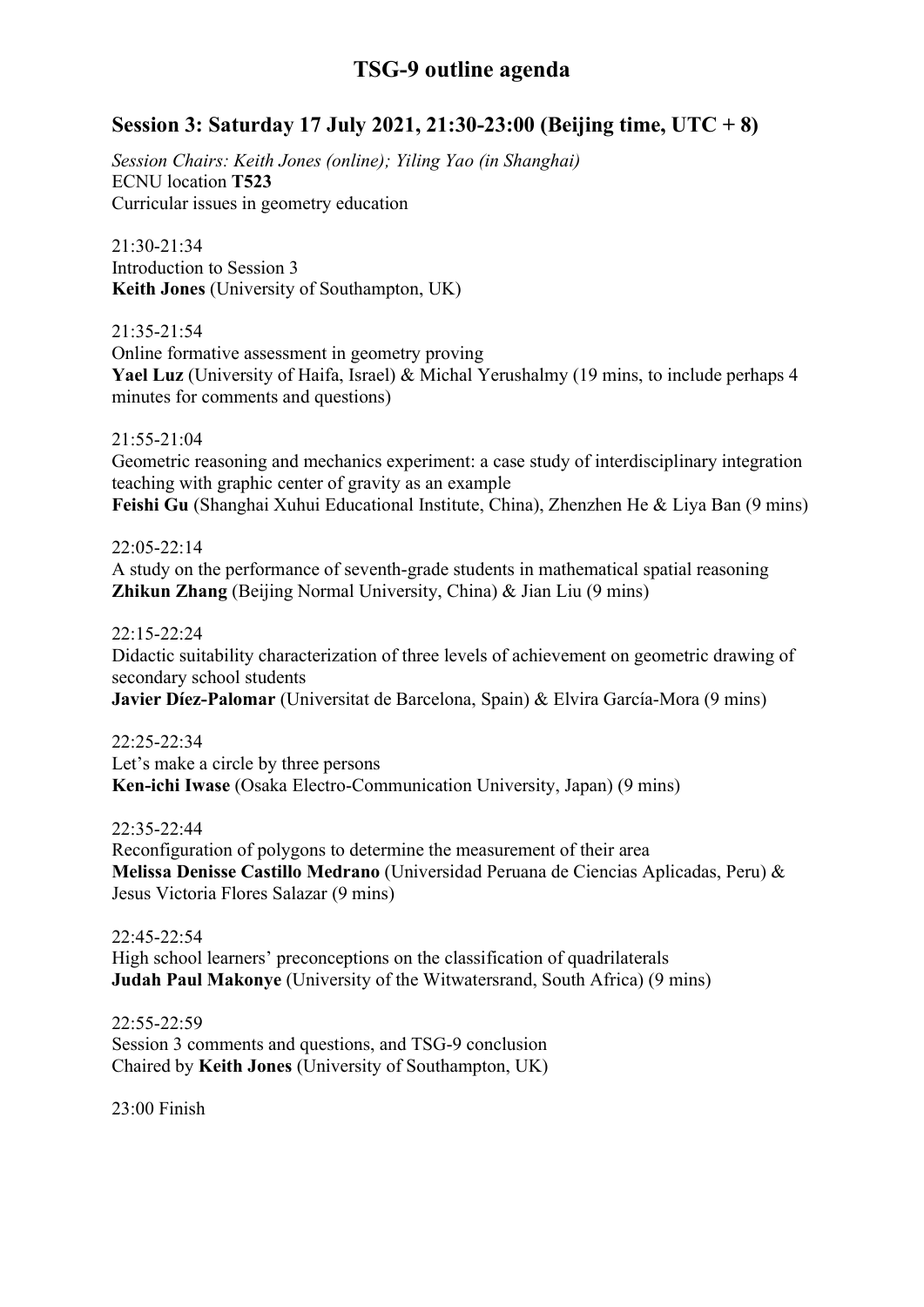### TSG-9 posters

Saturday 17 July 13:00-14:00 (Beijing time,  $UTC + 8$ ); ECNU room G1

Sunday 18 July 13:30-14:30; ECNU room G1.

The TSG-9 posters are listed below and can be viewed online at https://www.icme14.org/static/en/news/102.html?v=1625134718511

The posters are listed in the order on the ICME-14 website.

Conics: an epistemological and historical study about their geometrization Luis Carlos Vargas Zambrano (National Polytechnic Institute, Mexico) & Gisela Montiel Espinosa

Effect of drawing solid figures based on parallel projection Maiko Sawada (Gunma University, Japan) & Hajime Sato

"Geome-Tree": PSMTS working with tree trunks to understand circle theorems Emmanuel Nti-Asante (University of Cape Coast, Ghana)

Promoting students deep learning by focusing on problems design: An explorative study Minjie Chen (Ye Cheng Road School Affiliated to Nanjing Normal University, China), Jie Wang & Suhong Zhang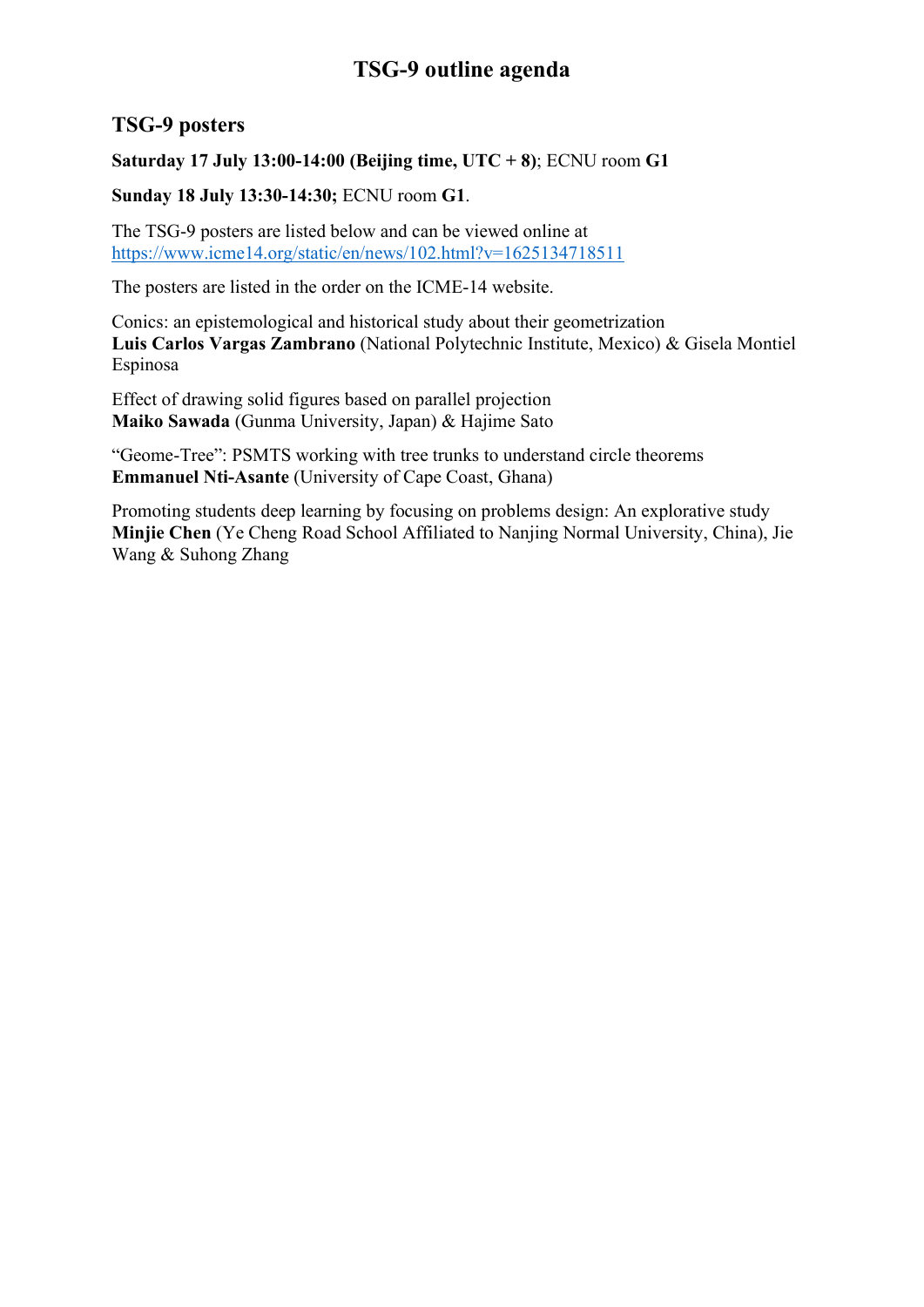### Session 1: Tuesday 13 July 2021, 14:30-16:30 (Beijing time, UTC + 8)

Session Chairs: Joris Mithalal and Liping Ding (online); Yiling Yao (in Shanghai) ECNU location T523

14:30-14:34 Introduction to TSG-9 and to Session 1a Joris Mithalal (University of Lyon, France)

Session 1(a) Secondary school geometry and mathematical practices and processes (Joris Mithalal coordinating)

#### 14:35-14:44

A teacher's use of dynamic digital technology to address students' misconceptions concerning the use of additive strategies within geometric similarity

Ali Simsek (University College London Institute of Education, UK), Celia Hoyles & Alison Clark-Wilson (9 mins)

Research has extensively documented that students develop a significant misconception associated with the incorrect use of additive strategies when engaging with geometric similarity (GS) tasks. Since dynamic digital technology (DDT) has the potential to support students to confront and reflect upon this misconception, teachers can exploit the affordances of DDT in the classroom to this goal. The aim of this paper is to explore how and why a secondary mathematics teacher uses a DDT in the classroom to promote students' understanding of why additive strategies are inappropriate to use for GS tasks. Drawing on the data collected, through classroom observations and post-lesson teacher interviews, the research findings indicate that the dynamic and visual nature of DDT can be used to help students realise the inappropriateness of the use of additive strategies for GS tasks.

#### 14:45-14:54

Students spatial ability and solving-strategies for spatial geometrical, mathematical, and physical task

Marion Zoeggeler (University of Salzburg, Austria) & Guenter J. Maresch (9 mins)

One of the fundaments of the STEM areas are spatial abilities. Beginning from preschool, spatial ability has been shown to be significantly related to the performance in several STEM disciplines including mathematics, physics, chemistry, engineering, geology and medicine A current study at the University of Salzburg is combining three of the core fields of STEM: mathematics, geometry and physics. Two research questions of the study are: Which solving strategies (spatial and/or alternative) do students use to solve geometrical, mathematical and physical spatial tasks? Does student's spatial ability change during the years of their academic study? The results of the first question will be found with the help of special mathematical, geometrical and physic al tasks, three spatial ability tests, and with the help of interviews. A pre-test—post-test design was chosen to find answers to the second question. In the talk first results of the study are presented, information about the theoretical framework, and the connections between the understanding of several mathematic physical phenomena and spatial ability given.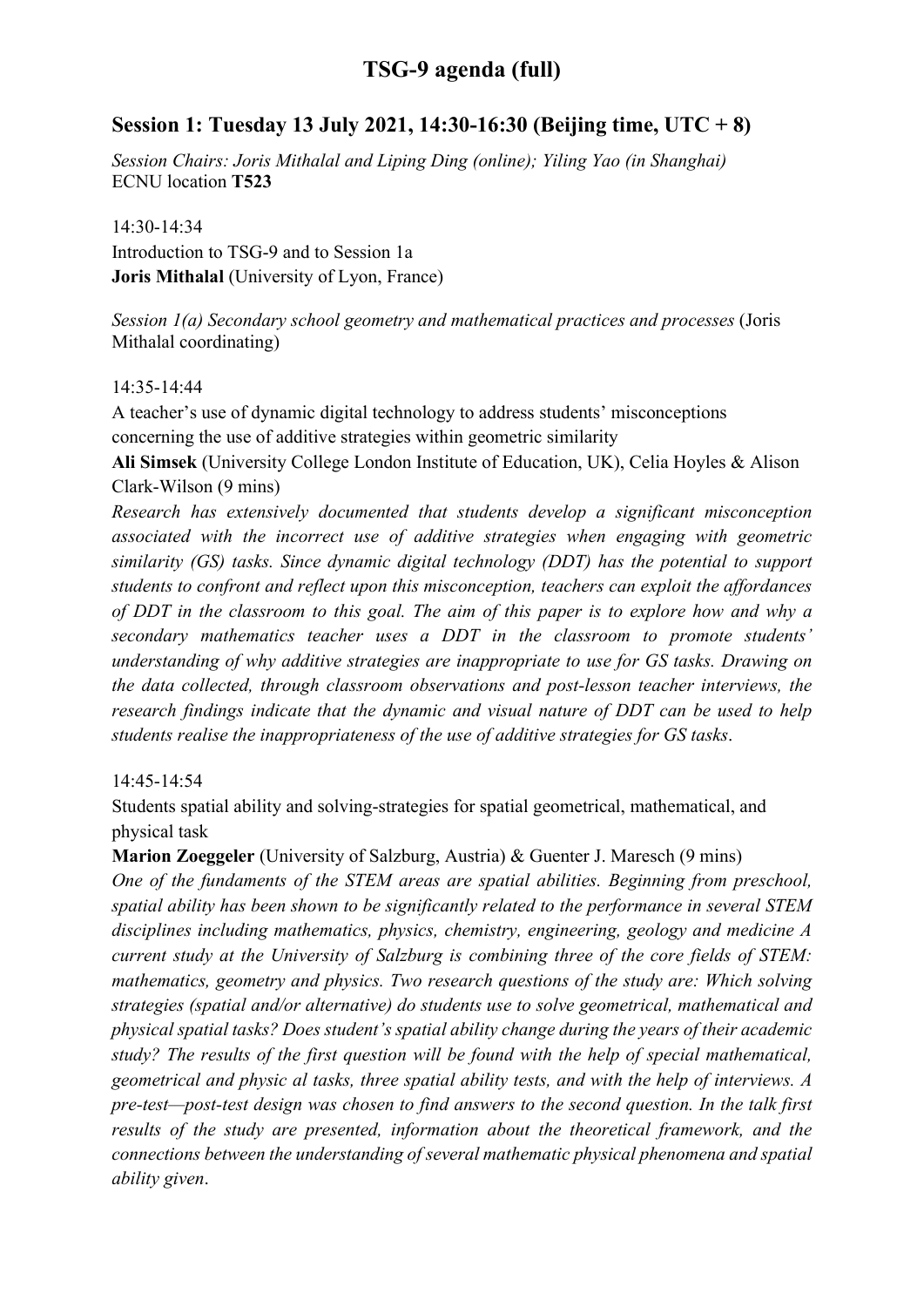#### 14:55-15:14

Introduction of an auxiliary element as a shift of attention

Alik Palatnik (Hebrew University of Jerusalem, Israel) & Avi Sigler (19 mins, to include perhaps 4 minutes for comments and questions)

The introduction of auxiliary elements is considered here from two perspectives: first, allowing the use of a known result or concretizing a definition in the process of problem solving and, second, as a means of shifting the focus and structure of the students' attention. We present examples and characterize the auxiliary quality of various auxiliary elements in geometric problems and proofs. Some auxiliary elements unite previously unrelated components of the original diagram; others divide a given complex entity into manageable ones. The introduction of auxiliary elements plays a dual role, enabling two types of figural operations: dimensional deconstruction and mereological division of shape. We hypothesize that there is a connection between types of figural operations and shifts of attention. Added elements become auxiliary due to the interplay of students' awareness about the heuristic reasons for their introduction and students' ability to direct attention. Implications for further educational research and mathematics instruction are proposed.

#### 15:15-15:24

Construction program as a link between drawing and language to prepare proof process Joris Mithalal (University of Lyon, France) (9 mins)

In this paper, we investigate how construction programs may help the coordination between drawings and language in geometry, to prepare and motivate mathematical proof. We detail a strong theoretical background about drawings, language, and proof, to identify precisely necessary and sufficient conditions for the proof process to be performed by students. Our experimental work is a continuation of previous works (Mithalal & Balacheff, 2019) in which we show that studying, correcting and writing construction programs at 4th and 5th grade progressively leads to a discursive point of view on instrument deconstruction and geometrical objects. In this perspective, we show that the didactical point of view needs to take into account discursive aspects, using tools from linguistics, as one of the issues is to learn the way geometers speak or write. We present preliminary results of a qualitative study to illustrate our theoretical hypothesis.

15:25-15:39 Session 1(a) comments, questions and conclusion Chaired by Joris Mithalal (University of Lyon, France)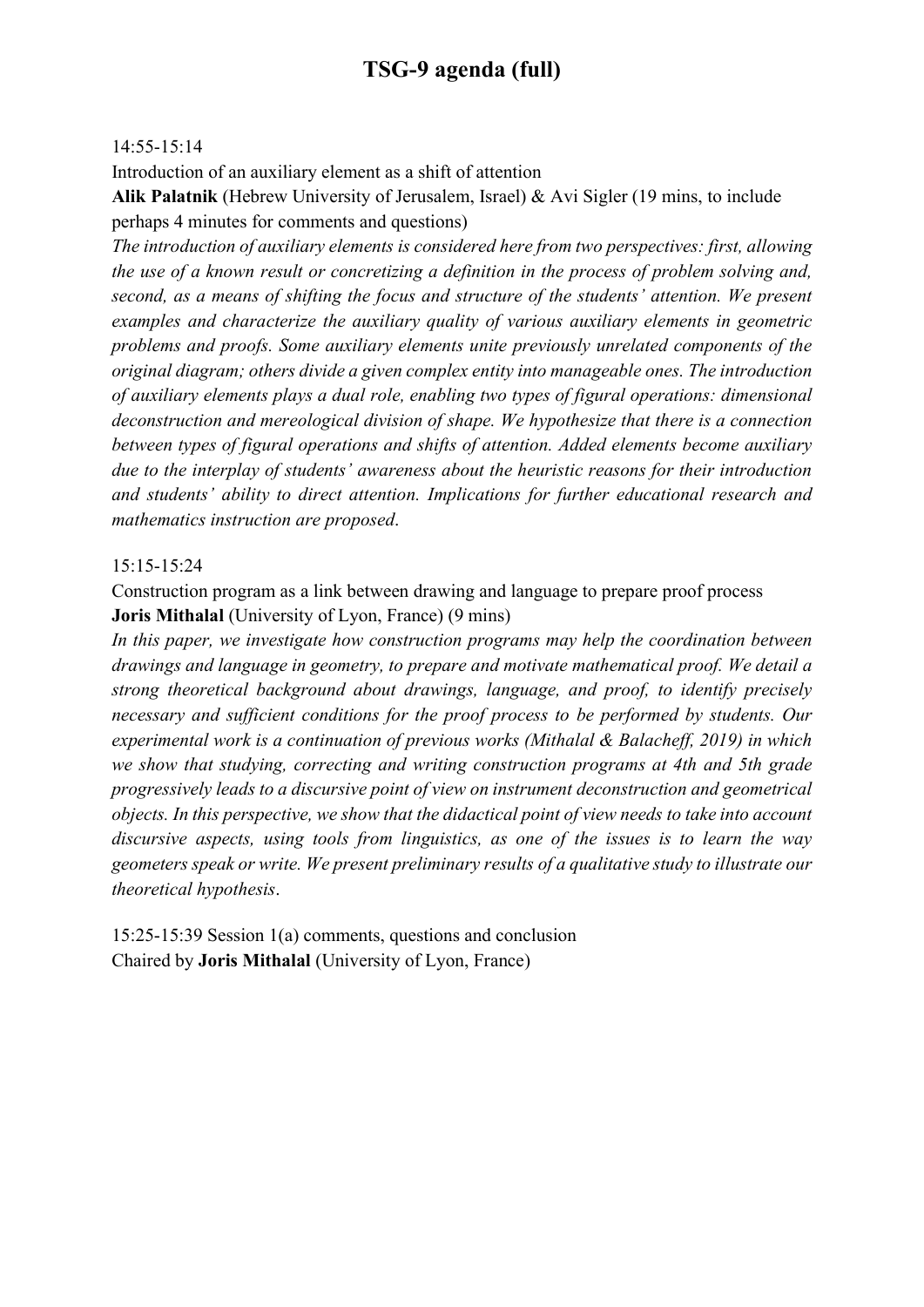Session 1(b) teacher knowledge in secondary school geometry (Liping Ding coordinating)

#### 15:40-15:44

Introduction to Session 1b

Liping Ding (Norwegian University of Science and Technology, Norway)

#### 15:45-15:54

Understanding student teachers' mathematical knowledge for teaching geometry in a history of mathematics course

Svein Arne Sikko (Norwegian University of Science and Technology, Norway), Iveta Kohanová, Magdalini Lada, & Liping Ding (9 mins)

In this paper we investigate Norwegian student teachers' mathematical knowledge for teaching geometry as part of a pilot study within a master course on the history and philosophy of mathematics. Attempts at writing a simple proof concerning the circumference of a hexagon inscribed in a circle was scored, and the student teachers' reflections on their proving process was analyzed. Even student teachers with a low score on the task claimed to have enhanced their knowledge and learning of mathematics. With this we contribute to the understanding of student teachers' mathematical knowledge for teaching geometry and its components.

#### 15:55-16:04

Teacher knowledge related to secondary school level geometry: Evidence from teacher development in SA

#### Jogymol Alex (Walter Sisulu University, South Africa) (9 mins)

The South African secondary school geometry curriculum is relatively new and practicing teachers get trained by teacher development courses offered by tertiary institutions. This paper reports on a teacher development course in secondary school level geometry offered to practicing teachers by a tertiary institution. The sample consisted of 14 in-service mathematics teachers who voluntarily took part in the study from selected underperforming schools in one education district in a rural province in South Africa. Investigating properties of geometric figures is one of the main topics in secondary school level geometry and the practicing teachers were subjected to write a geometry test at the onset of the course. The responses to three open ended questions on reasoning and proof constituted the data for the quantitative study. Van Hiele theory and mathematical knowledge for teaching (MKfT) framework provided the lens for the analysis of the performance in the test of the sample. The lower than expected van Hiele level of geometric thinking and the low specialised content knowledge point to lack of geometry knowledge teaching in the pre-service and in-service training of teachers. The study recommends that teaching and learning of geometry in the school and pre-service level should be implemented more effectively with rich opportunities and experiences on reasoning and proof. This in turn can address the deficiencies in senior secondary school geometry instruction in South Africa.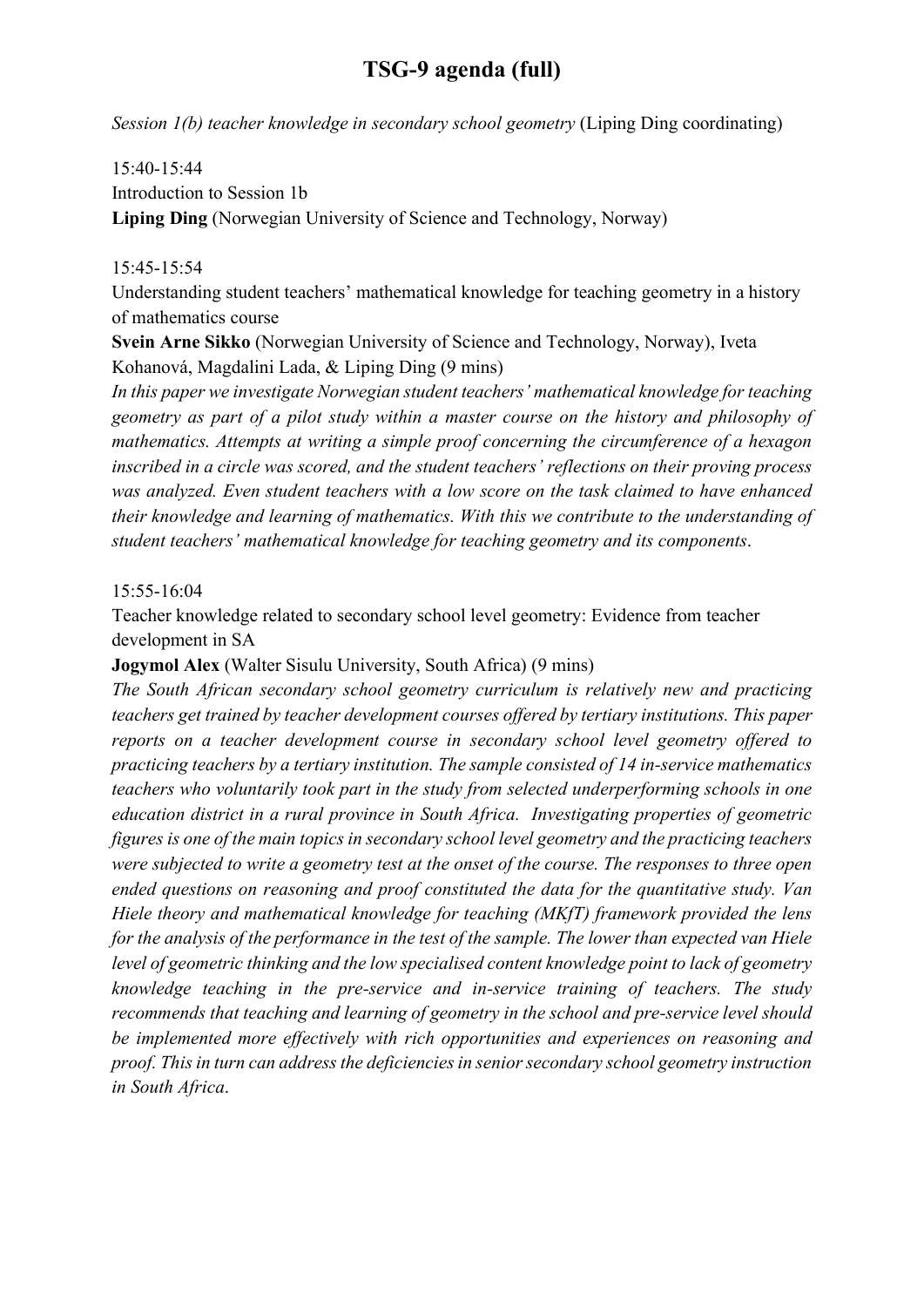#### 16:05-16:14

A pre-service teacher mental structure development for understanding the geometric reflection in terms of motion and mapping view: Alexis case

Murat Akarsu (Ağrı İbrahim Çeçen University, Turkey) (9 mins)

In this study, I describe a study of pre-service secondary mathematics teacher (PT) understanding of geometric reflection in terms of motion and mapping views. PTs often have a motion view of geometric reflection based on their understanding of the reflection line, domain, and plane. The motion view is a preliminary perspective developed prior to the construction of the mapping view, yet PTs need a mapping view of geometric reflection. However, there is no clear evidence documenting how a learner's motion view evolves to produce a mapping view. A clinical interview methodology was used to describe how mental structures occur in the movement between PT's motion view and mapping view. One case study was constructed from transcript audio records, videos, and written works. Ongoing and retrospective analyses using action, process, object and schema (APOS) framework were used to examine PT's mental structures. The results indicated that the motion view transforms into the mapping view through the development of mental structures associated with perpendicularity and equidistance properties, the role of reflection line, type of figures, operational definition of the plane.

#### 16:15-16:24

Distinguishing content knowledge and pedagogical content knowledge for geometry teaching Liping Ding (Norwegian University of Science and Technology, Norway) & Keith Jones (9 mins)

In this paper we examine recent studies of what teachers need to know in order to teach geometry. We raise the issue of the extent to which it is possible to distinguish CK and PCK for geometry teaching. Through closely examining two recent papers - a study by Herbst and Kosko and a study by Martinovic and Manizade - we found that it is not altogether straightforward to distinguish CK and PCK for geometry teaching. Moreover, there are alternative views by researchers of geometry CK from a more advanced mathematics perspective or from a secondary school geometry perspective. In terms of practice, the implication of our findings that is not necessarily being straightforward to distinguish CK and PCK for geometry teaching is likely to be that it is not necessarily straightforward to design education for teachers of geometry. In terms of theory, the issue of it not necessarily being straightforward to distinguish CK and PCK for geometry teaching in particular, and for mathematics teaching in general, urges more use of classroom-based research methodology, in addition to assessment items and knowledge measurement-based research, in order to have a more sufficient understand of the alternative hypothesis in research on the multidimensional or unidimensional structure of mathematical knowledge for teaching (MKT).【本文提出的研 究问题是中学数学教师关于几何教学所需的数学学科知识(CK)与教学知识(PCK) 在多大程度上可以加以区分。我们在本文里仔细审阅分析了最近两篇关于中学几何教 学需要的专业知识的学术论文:一篇文章的作者是 Herbst 和 Kosko;另一篇的作者是 Martinovic 和 Manizade。通过分析, 我们发现中学几何教学所需的数学学科知识 (CK) 与教学知识(PCK)的区分并非直截了当。关于中学几何教学所需的数学学科知识 (CK)研究者们持有两类观点:一类是高观点下的中学几何学科知识,另一类是中学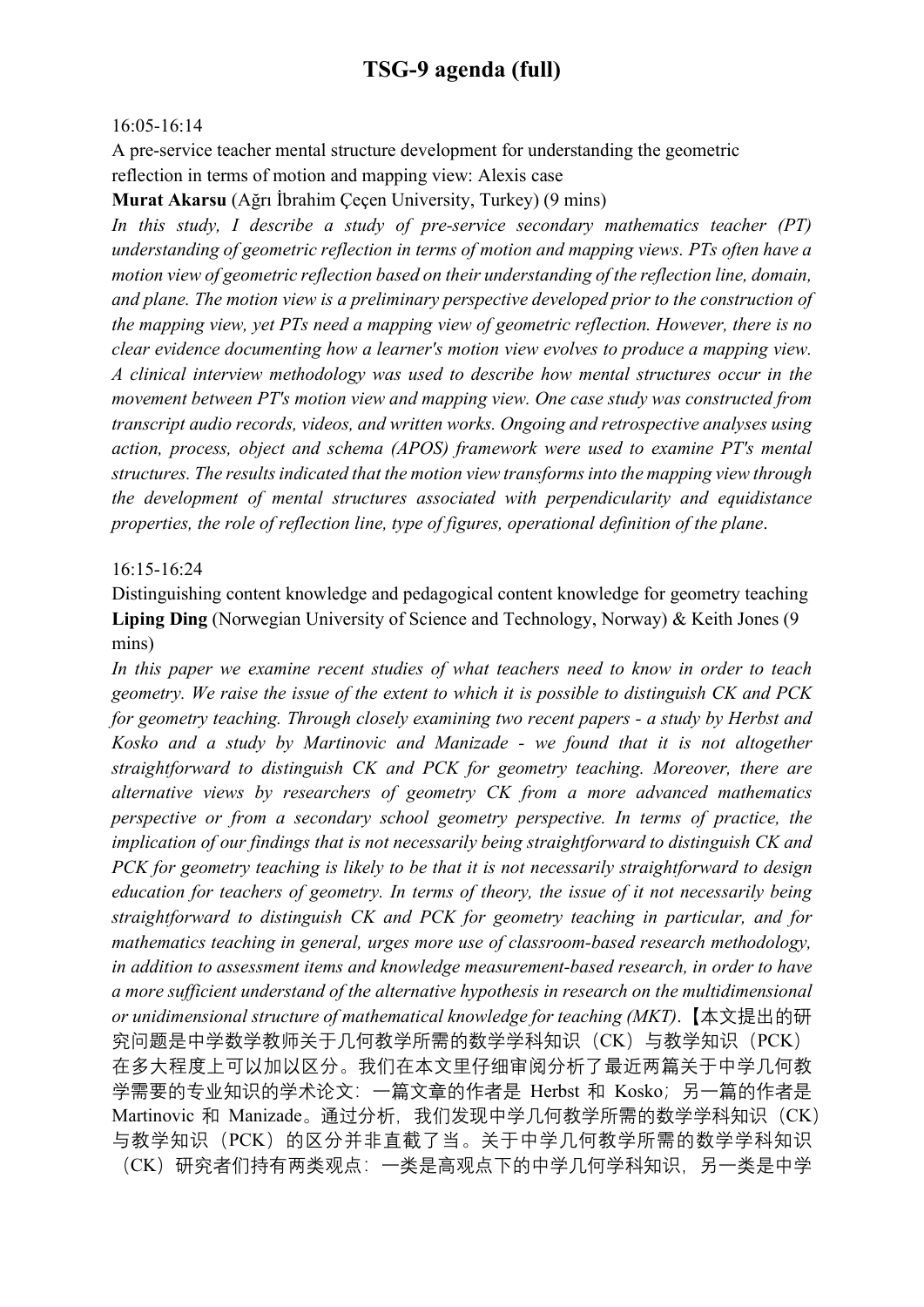几何教学大纲规定的学科知识。在中学数学教师师范教育的实际课程设计方面,本文 的发现意味着其也同样面临关于几何教学所需的数学学科知识(CK)与教学知识 (PCK)之难以区分的问题。在理论构建方面,我们的研究发现敦促应在针对数学教 师专业知识的量化评估研究之外,更多的强调基于教师课堂教学实践学习的研究,以 便更加充分的理解当下关于数学教师专业知识的结构的单维度或多维度的不同的研究 假设。】

16:25-16:29

Session 1(b) comments, questions and conclusion

Chaired by Liping Ding (Norwegian University of Science and Technology, Norway)

16:30 Finish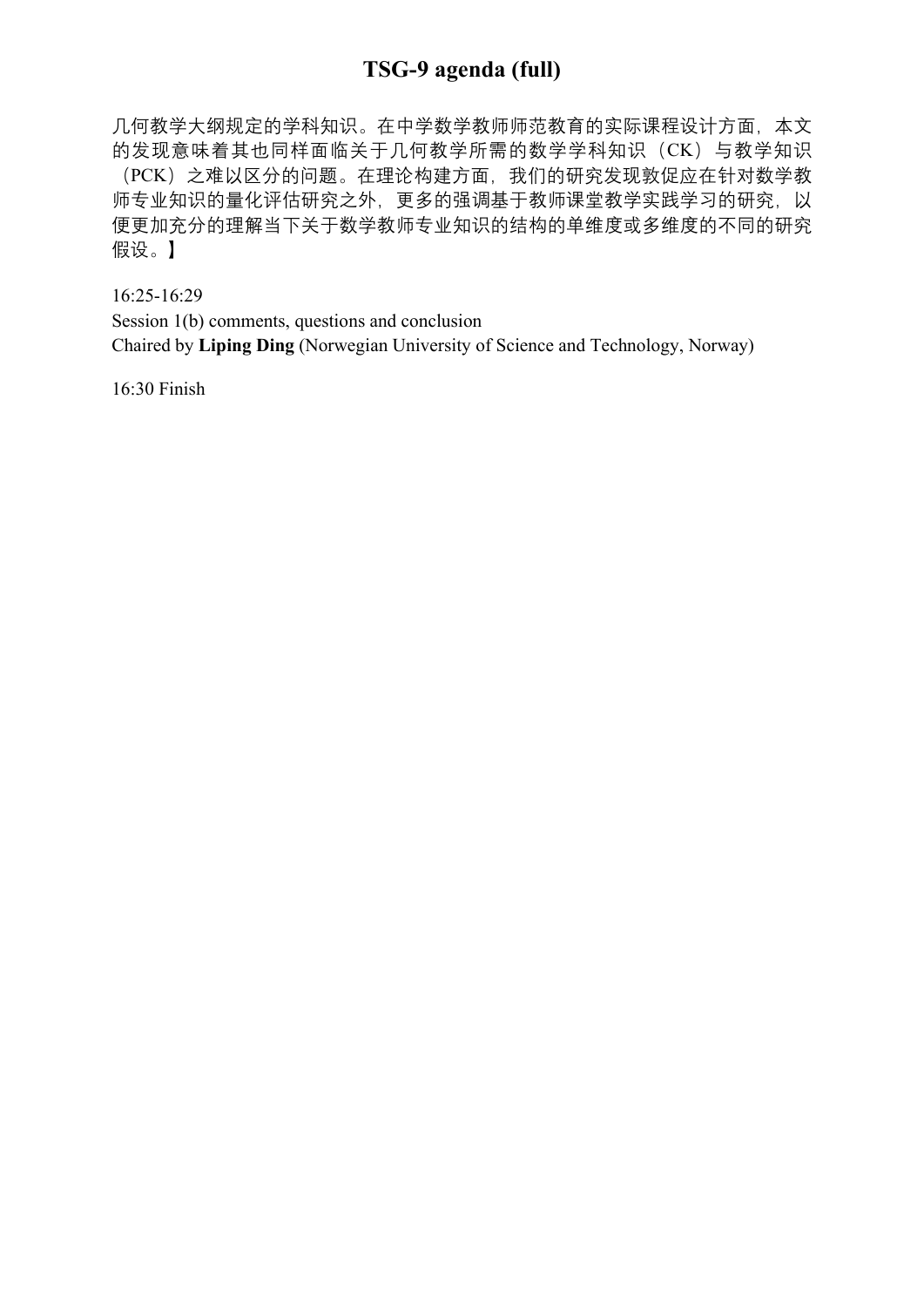### Session 2: Wednesday 14 July 2021, 19:30-21:00 (Beijing time, UTC + 8)

Session Chairs: Matthias Ludwig (online); Yiling Yao (in Shanghai) ECNU location T523 Developments in teaching secondary school geometry

#### 19:30-19:39

Possibility of the pirates' treasure problem for teaching elementary geometry Satoshi Takahashi, Ryoto Hakamata (Kochi University, Japan), & Koji Otaki (9 mins) The purpose of this study is to discuss the possibility of the pirate's treasure problem for teaching geometry in the perspective of inquiry-based education. This problem was originally proposed by George Gamow to demonstrate the application of complex numbers. In this paper, we report some results of a teaching experiment for college students in Japan, through analyzing the process of students' inquiry in the experiment by using the Herbartian schema- a model of inquiry offered by the anthropological theory of the didactic. In our experimentation, we observed that the student autonomously used various pieces of knowledge within elementary geometry in mathematical inquiry of the pirate's treasure problem.

#### 19:40-19:49

Inquiry-based learning using the centroids of the circumscribed equilateral triangles Yuki Osawa (Kaichi Mirai Junior and Senior High School, Japan) (9 mins)

This study examines a teaching material for inquiry-based learning in geometry. We introduced a new "center" of a triangle called the "CET-center", which is the centroid of a circumscribed equilateral triangle of the triangle. We proved that the locus of the CET-centers is a circle. Moreover, we gave actual lessons using the CET-center to junior and senior high school students. As a result, we concluded that the CET-center is an effective teaching material for inquiry-based learning at both junior and senior high school.

#### 19:50-19:59

Study of angles and trigonometric ratio for 7th grade

Tsuyoshi Sonoda (Doshisha Junior High School, Japan) (9 mins)

I do 7th grade classes of geometry by using a protractor of one's own making Kaku-Shiriki and measuring the angles of everyday things around us. Learning objective are to have a broader understanding of angles, and to be introduced to trigonometric ratios. Angles are also represented in various different ways in our everyday lives. In addition to degrees, represented with the degree symbol, slopes are indicated on road signs using the percent sign % and on railway signs using the per mille sign. The values represented by %, (per mille) and the fraction all express the vertical length over the horizontal length of a right-angle triangle, i.e., the tangent. Now, we teach trigonometric ratios and functions at upper secondary school math material in Japan, but thinking about it carefully, there are many instances in which they can be used in a lower secondary school students' everyday life. They have only dealt with the special case of 45, where the vertical and horizontal lengths are 1:1. However, I think it would be possible for lower secondary students to have a sufficient understanding of the tangent by introducing it as the vertical length when the horizontal length is 1.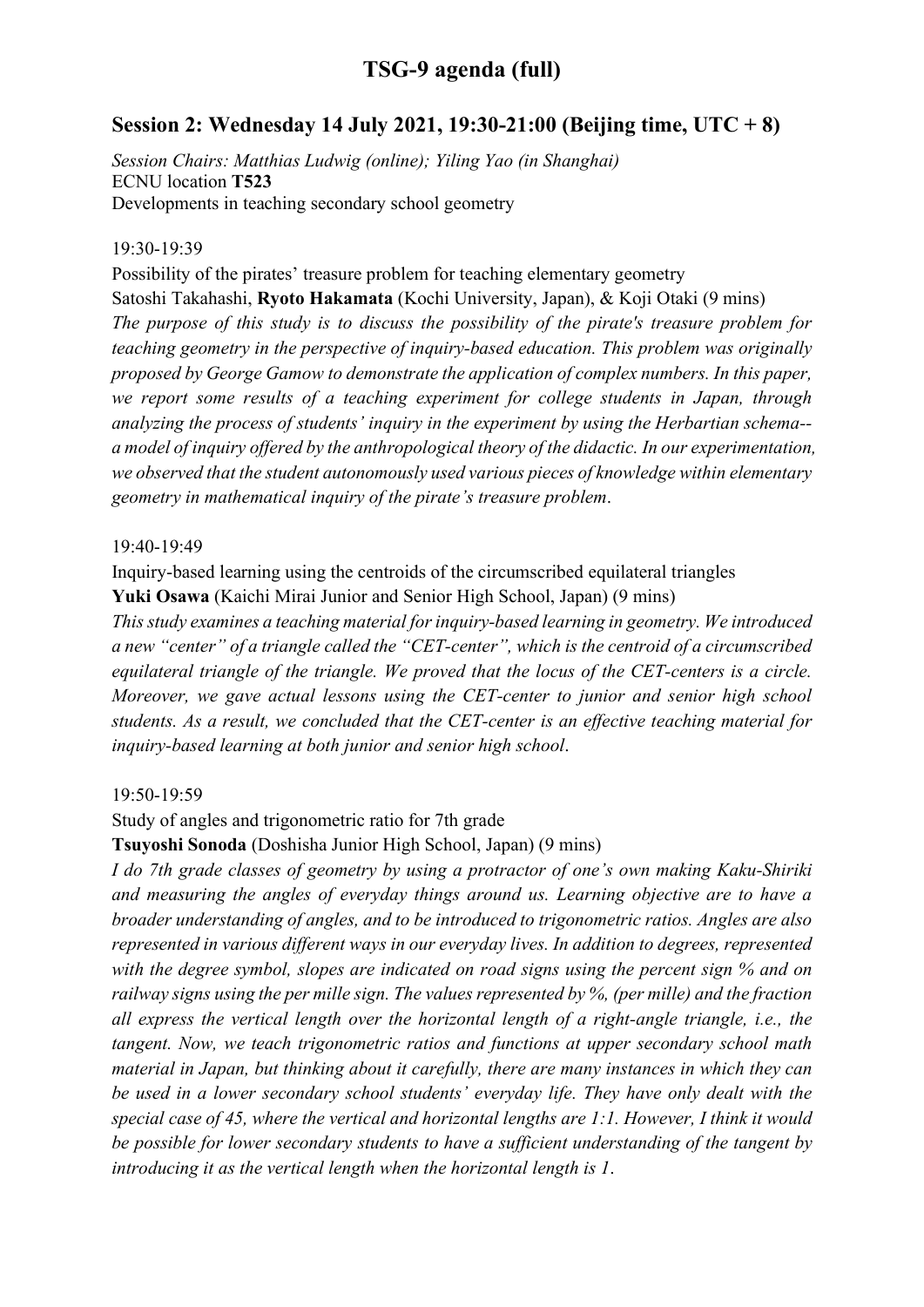#### 20:00-20:19

Decomposing proof in secondary classrooms: a promising intervention for school geometry Michelle Cirillo (University of Delaware, USA) (19 mins, to include perhaps 4 minutes for comments and questions)

Over three years, more than 1000 students enrolled in courses that addressed proof in secondary geometry were tested at the beginning of the school year and after completing the proof unit(s). In four of the 19 study teachers' classrooms, students were introduced to proof through a set of 16 specially designed lesson plans that addressed particular sub-goals of proof; while students in the control group learned from the standard curriculum. The sub-goals comprise a pedagogical framework that decomposes the teaching of proof in geometry. Study findings suggest that the experimental treatment had a positive statistically significant effect on students' achievement on the proof-focused post-test.

#### 20:20-20:29

Distance under the magnifying glass: Developing series of problems around fundamental concepts in geometry

### Eszter Varga (Eötvös Loránd University, Hungary) (9 mins)

The notion distance is deeply rooted in the human experience through real life situations, and hence, it is one of the instinctively most strongly founded basic geometrical ideas. At the same time, with gradual extension and generalization, it developed into a powerful, consistent cross domain mathematical concept. Students often struggle to comprehend its entirety and capture measurement methods or measures and units instead of a well-defined concept. Even textbooks fail sometimes to introduce a generalized and integrated distance notion. This contribution presents an instructional design project that relies solely on problem solving situations in provoking meaningful conversation for students better conceptual understanding.

#### 20:30-20:39

The grasp of the Pythagorean Theorem and its proof by Chinese pre-service mathematics teachers

### Li Hai (Hexi University, China) (9 mins)

A total of 215 junior high school normal students in Gansu Province, China, were tested to describe and prove the Pythagorean theorem. The statistics after the test show that the description of Pythagorean Theorem by Chinese pre-service mathematics teachers is good, more than 90% of the subjects can correctly describe Pythagorean theorem, and more subjects can correctly represent Pythagorean theorem by graphics and symbols. However, the correct rate of proving the Pythagorean theorem was lower (56.74%) , and more subjects used the string graph method of Zhao Shuang in the three kingdoms period of ancient China, the proof of Zou Yuanzhi, an ancient Chinese mathematician, and the proof of Poshjara in history of India. The errors of the participants in proving Pythagorean Theorem can be attributed to the fact that individual participants substituted narration for proof, and more participants (13.5%) substituted the establishment of special cases for the establishment of general cases, 15.35% (33 people) used the method of circular argument to prove the theorem. There were also many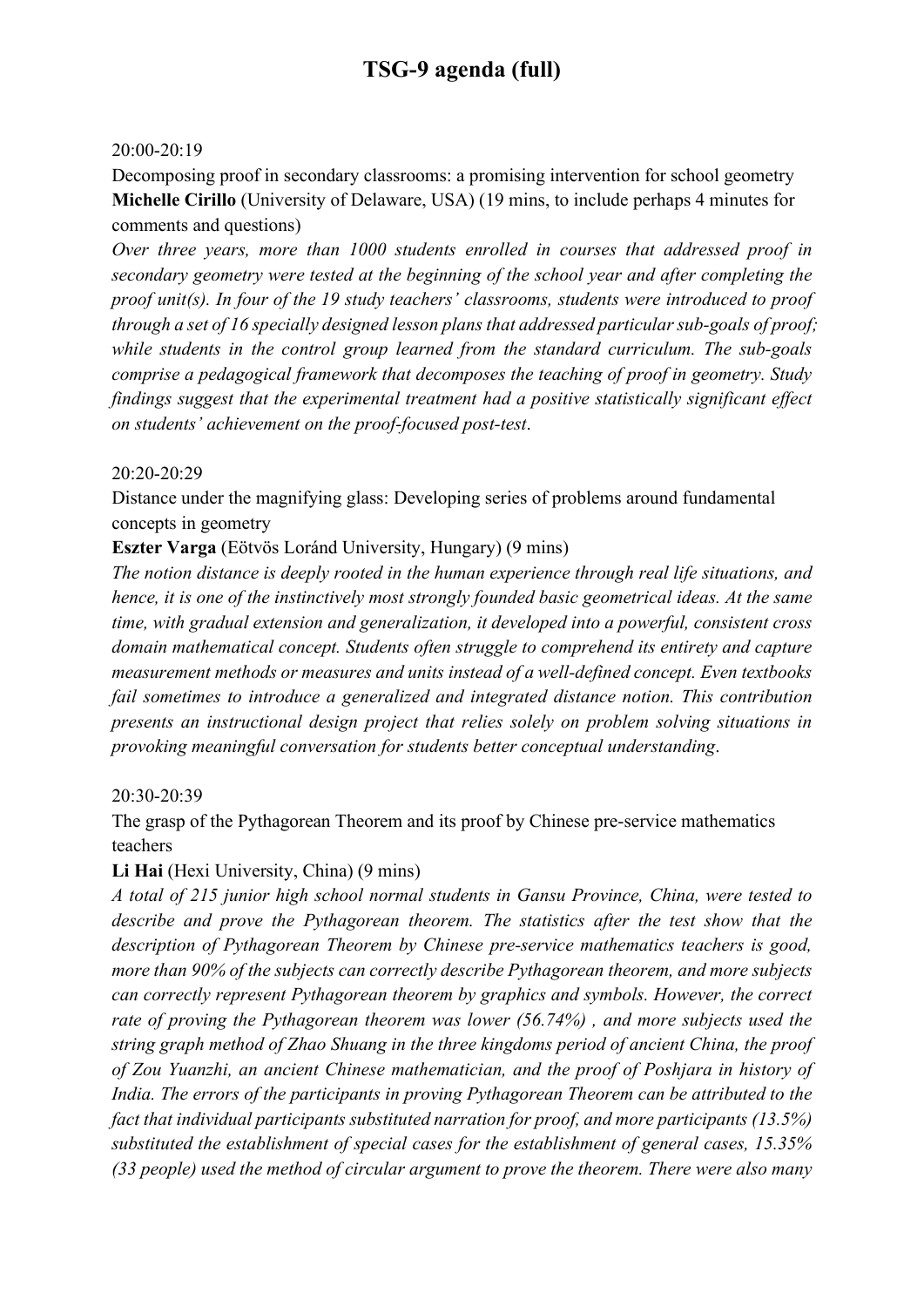participants who tried to compose the proof but did not complete the proof, and some even left blank.

#### 20:40-20:49

Implicative relationships among spatial perception, mental rotation and spatial visualisation: Implications for teaching geometry

Melih Turgut (Norwegian University of Science and Technology, Norway) & Iveta Kohanová (9 mins)

This research aims to explore implicative relationships among spatial perception, mental rotation, and spatial visualisation to elaborate which is the core spatial ability factor. The participants are 354 undergraduate students enrolled in different departments of a faculty of education in Turkey. The data are collected through Mental Cutting Test, Purdue Spatial Visualisation Test and Mental Rotations Test, each measure different spatial ability factors. The data are analysed through an R version of Cohesion Hierarchical Implicative Classification software to produce a similarity diagram, hierarchical tree and an implicative graph regarding spatial test contexts. The findings reveal that mental rotation ability is the central spatial factor and contributes to both spatial perception and spatial visualisation and may be required for visualisation in geometry.

#### 20:50-20:59

#### Geometry modelling outdoors with MATHCITYMAP

Matthias Ludwig (Goethe-University, Germany), Iwan Gurjanow, Simone Jablonski, & Moritz Baumann-Wehner (9 mins)

With the MathCityMap project (MCM) we show one possibility to use the own mobile device in a substantial and authentic learning environment. MathCityMap combines the math trail idea with the current technological possibilities of mobile devices. The MathCityMap is a twocomponent system. The first component is a webportal (www.mathcitymap.eu) which serves as an open access database for authentic math problems in the environment. The other component, the MCM-App, shows on a map where in the environment the problems are hidden. To solve such an authentic MCM problem you need mathematical modelling competencies. We show with the help of an examples in which way the students work with the tasks and how the system deal with different solution which occurs by solving a modelling task.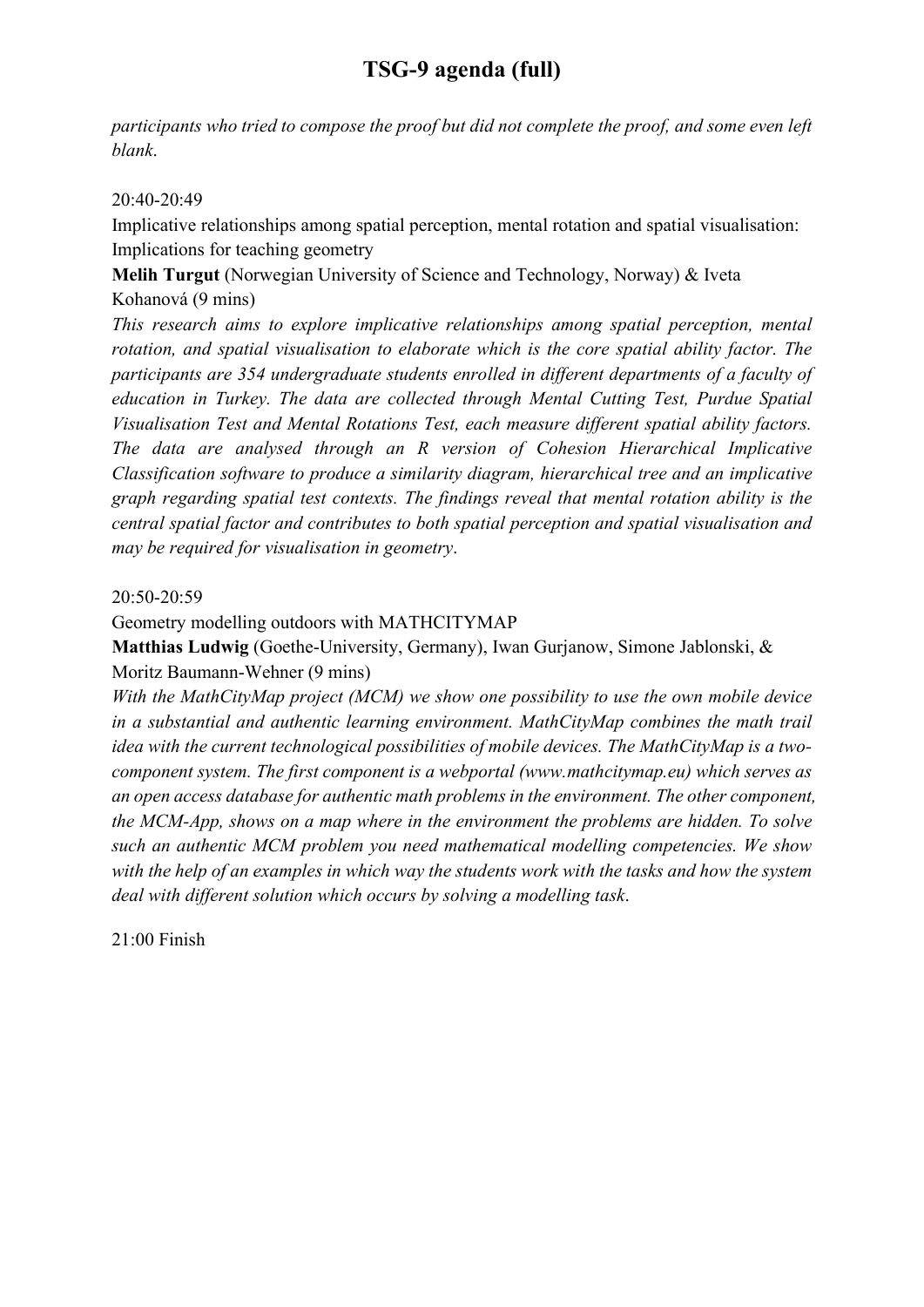### Session 3: Saturday 17 July 2021, 21:30-23:00 (Beijing time, UTC + 8)

Session Chairs: Keith Jones (online); Yiling Yao (in Shanghai) ECNU location T523 Curricular issues in geometry education

21:30-21:34 Introduction to Session 3 Keith Jones (University of Southampton, UK)

21:35-21:54

Online formative assessment in geometry proving

Yael Luz (University of Haifa, Israel) & Michal Yerushalmy (19 mins, to include perhaps 4 minutes for comments and questions)

In this paper, we report on the findings of single proving task in online interactive exploration, learning and assessment activity in geometry. We introduce a method to automatically identify and analyze common proving mistakes. We present the automatic analysis of 66 geometry students illustrated by episodes from recorded interviews of students performing the activity. Through the analysis we show various errors students made, including misuse of terms, using circular reasoning, incorrect use of deductive steps, and incomplete understanding of previously known theorems. Based on these findings, we argue that feedback drives students to use different strategies and to look for other solutions, which emphasizes the need for generating an automatic feedback on proving activity.

#### 21:55-21:04

Geometric reasoning and mechanics experiment: a case study of interdisciplinary integration teaching with graphic center of gravity as an example

Feishi Gu (Shanghai Xuhui Educational Institute, China), Zhenzhen He & Liya Ban (9 mins) Teaching of Interdisciplinary Integration is one of the biggest problems in new Math Curriculum Revolution in China. This article provides a class example of "the barycenter of the triangle" in Experiment of Qingpu Teaching Reform. This class is designed by the relation between logical reasoning in geometry and experimental proof in mechanics. Through the class example, this research discusses the following points: 1) Not the relation between subjects but discipline integration is an important way of break the subject limitation; 2) Using the Variant teaching in suitable knowledge point stage by stage can significantly extent students' thinking space in math problem resolving; 3) The students' activity experience in discipline integration can develop their quality of practice and innovation.

#### 22:05-22:14

A study on the performance of seventh-grade students in mathematical spatial reasoning Zhikun Zhang (Beijing Normal University, China) & Jian Liu (9 mins)

Spatial reasoning is a basic ability in the process of mathematics learning, it is highly relevant to students' mathematics performance in school and their future achievement in mathematicsrelated careers. This study is conducted on 512 seventh-grade students from 3 junior middle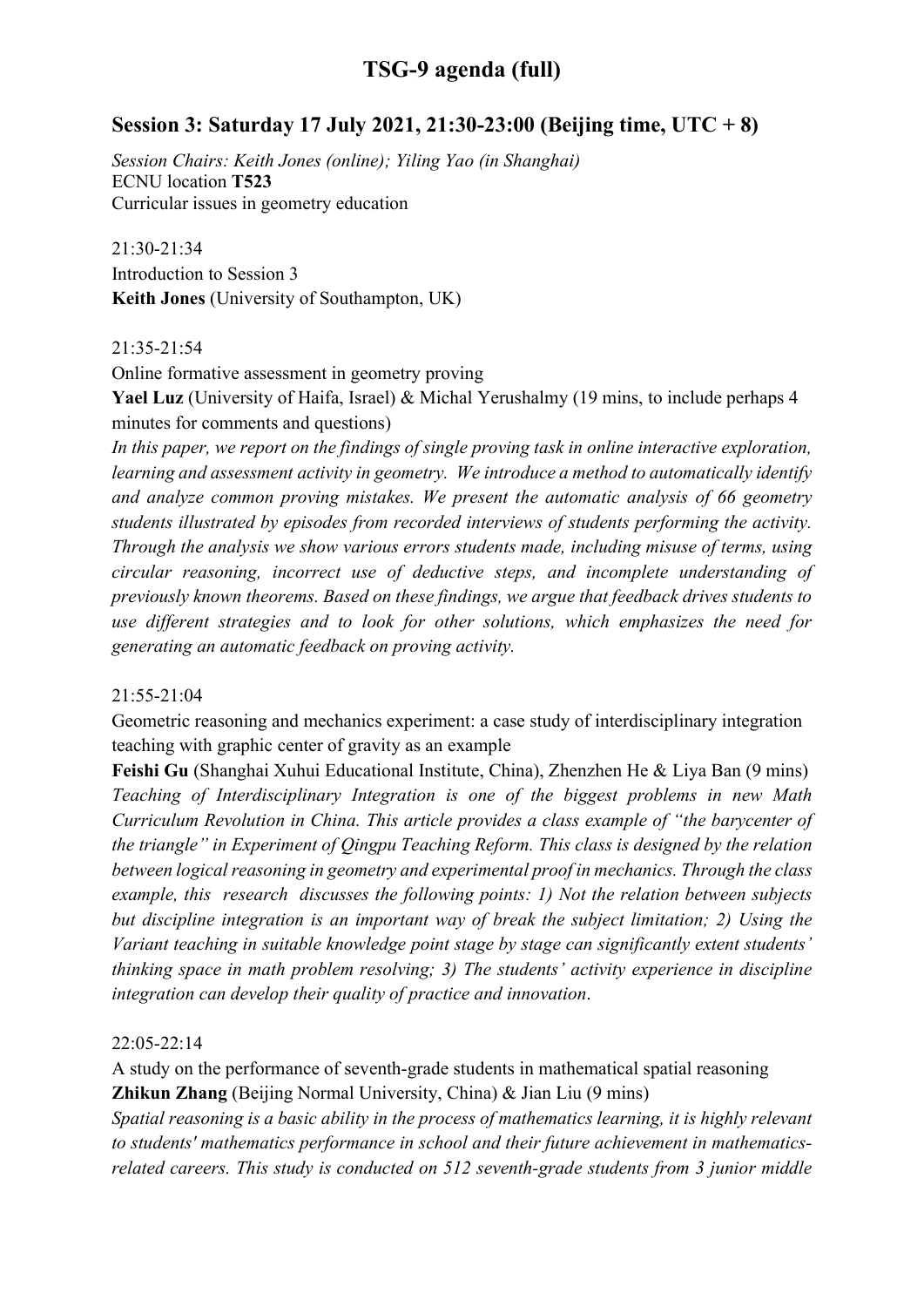schools in central region of China, a standardized mathematics test was implemented to collect students' response on spatial reasoning tasks, followed by a semi-structure task-based interview conducted on a smaller sample drawn from the test participants. Analysis of the data provided characterization of the students' performance on spatial reasoning tasks, and further development on the thinking level promoted in previous research. Results from this study could not only provide reliable reference for curriculum improvement, but also support better classroom teaching of mathematics teachers.

#### 22:15-22:24

Didactic suitability characterization of three levels of achievement on geometric drawing of secondary school students

Javier Díez-Palomar (Universitat de Barcelona, Spain) & Elvira García-Mora (9 mins) Teacher's practice has been able to be improved by performing analysis on student's productions and the didactical sequence related to them. In order to organize the reflection of teachers, the Onto-Semiotic Approach provides a logical sequence based on six didactic criteria which allow to identify the didactic suitability of a didactical sequence. This research work analyses a fully written geometric task for secondary school students. The aim of the researched sequence was to apply all the contents related to geometric drawing included in the Mexican syllabus for a scholar year but by using written language and geometric notation exclusively. It was expected students would arrive to draw a complex figure made of the intersection of simple ones and the recognition of relevant points and lines as balance center or bisector. Owing to didactic suitability there were found the lack of some notable aspects which avoided student's success reaching the proposed geometric configuration. The absent indicators pointed out changes to make when redesigning the lesson.

#### 22:25-22:34

#### Let's make a circle by three persons

### Ken-ichi Iwase (Osaka Electro-Communication University, Japan) (9 mins)

Many 3-dimentional objects around us cause interesting and mysterious problems which we might solve by using mathematical methods although we rarely notice the mysteries. For example, knots are such interesting and mysterious 3-dimensional objects and we study "teaching knot theory in a junior high-school". In this paper, we report on a lesson to solve a familiar problem on knots in our lives.

#### 22:35-22:44

Reconfiguration of polygons to determine the measurement of their area Melissa Denisse Castillo Medrano (Universidad Peruana de Ciencias Aplicadas, Peru) & Jesus Victoria Flores Salazar (9 mins)

In this paper, we report a study that aims to analyze the reconfiguration of secondary school students to determine the area of measurement of polygons. For this, aspects of Theory of Registers of Semiotic Representation were considered as theoretical basis. Students between 13 and 14 years of age from a private school in Lima – Peru participated in the research. We found that the students were able to solve several problems involving the calculation of the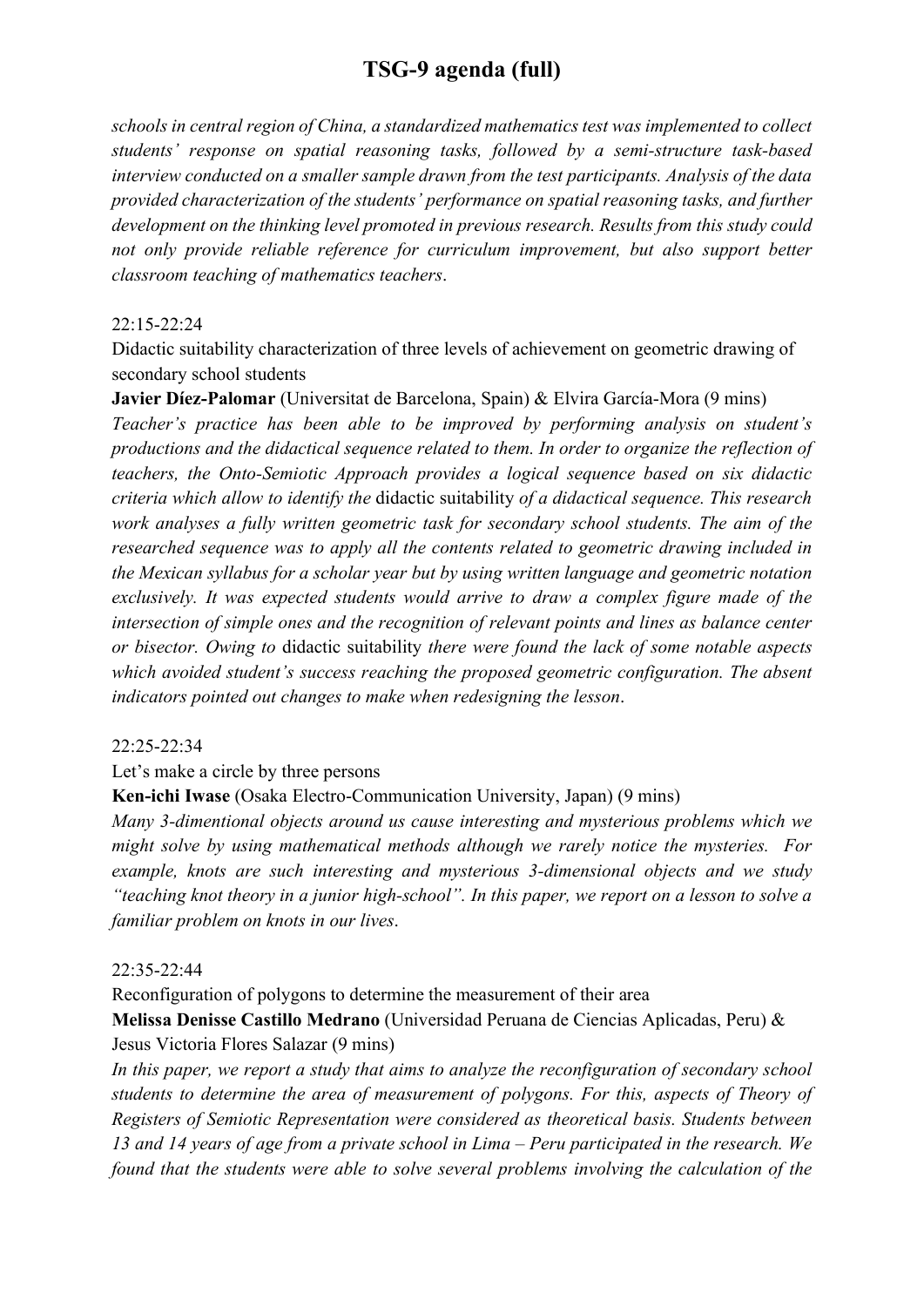area measurement, based on verbal and diagrammatic explanations, using the reconfiguration as operation and with the support of the squared paper.

#### 22:45-22:54

High school learners' preconceptions on the classification of quadrilaterals

Judah Paul Makonye (University of the Witwatersrand, South Africa) (9 mins)

The study problematized learners' logical reasoning and generalisations in geometry. This reasoning is the basis of solving problems in geometry as well as geometrical proofs. This study investigated South African grade 10 high school learners' preconceptions on the classification of quadrilaterals. The Fujita (2012)'s stages for learning inclusion relationships in quadrilaterals framework informed the analysis of data gathered from fifty high school learners. Professional noticing of learner mathematical thinking (Sherin, Jacobs & Phillip, 2011) helped to gather data. The learners were given tasks on inclusion and exclusion of special quadrilateral relationships. Ten learners were selected for in-depth interviews so that their levels of geometric thinking could be more fully explained. A preliminary finding of the study is that the majority of the learners held incorrect, rigid and exclusive concept images of quadrilaterals that they were reluctant to revise during interviews.

#### 22:55-22:59

Session 3 comments and questions, and TSG-9 conclusion Chaired by Keith Jones (University of Southampton, UK)